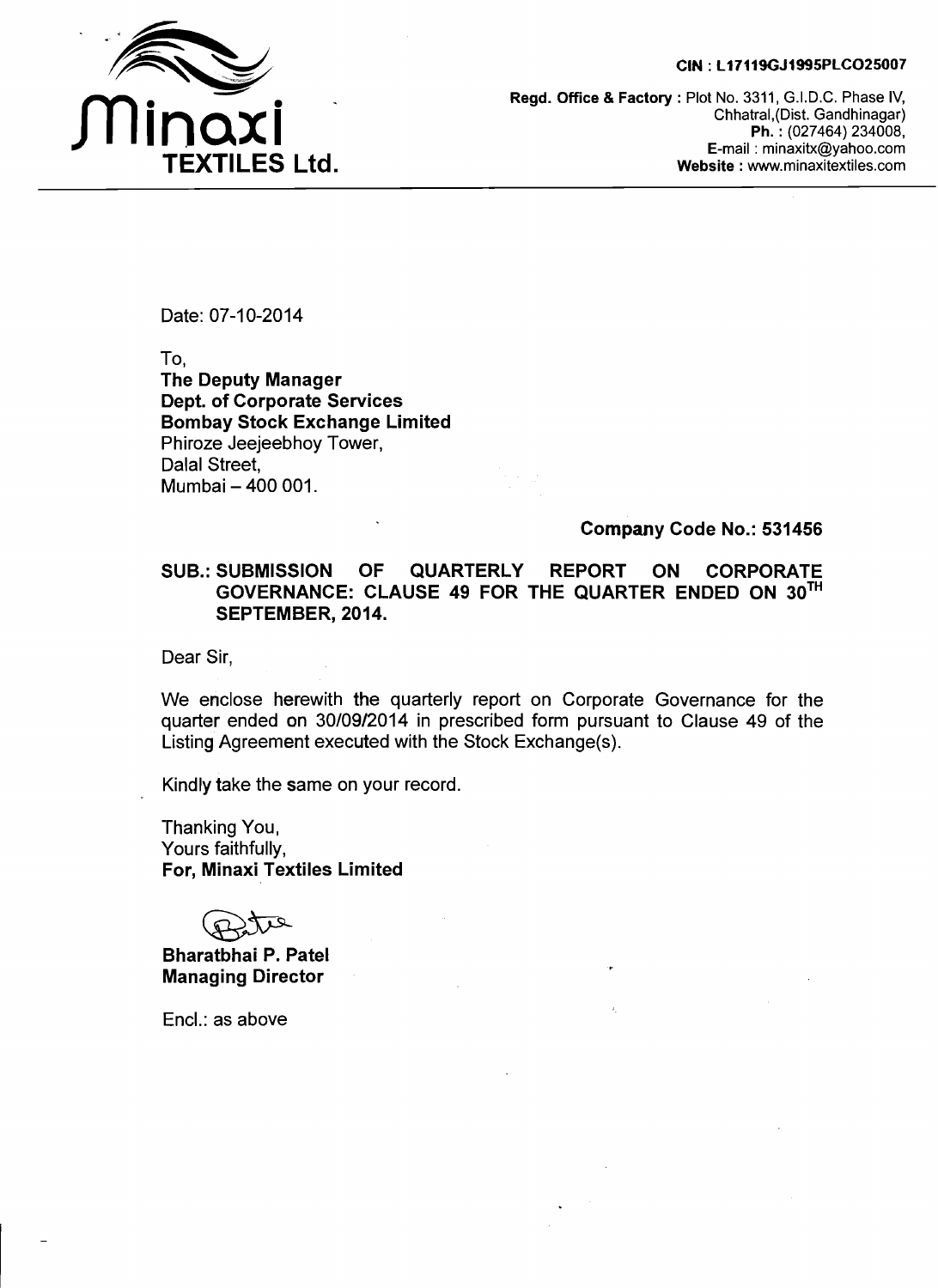# **QUARTERLY COMPLIANCE REPORT ON CORPORATE GOVERNANCE:**

Name of the Company : **Minaxi Textiles Limited**  Name of the Company<br>Company Code No. : 531456 **ISIN No.**  $\qquad \qquad : 531456$ <br>ISIN No.  $\qquad \qquad : 181456$ <br>**ISIN** No.

 $\lambda$ 

 $\overline{\phantom{a}}$ 

# **Quarter ended on 30" September, 2014**

| <b>Particulars</b>                                                                       | <b>Clause of</b>            | <b>Compliance</b>          | <b>Remarks</b> |
|------------------------------------------------------------------------------------------|-----------------------------|----------------------------|----------------|
|                                                                                          | Listing<br><b>Agreement</b> | <b>Status</b><br>Yes/No/NA |                |
| I Board of Directors                                                                     | 49 I                        |                            |                |
| (A) Composition of Board                                                                 | 49(IA)                      | <b>Yes</b>                 |                |
| Board of Directors of the Company<br>(i)                                                 |                             |                            |                |
| have an optimum combination of                                                           |                             |                            |                |
| executive and non-executive directors                                                    |                             |                            |                |
| with not less than fifty percent of the<br>Board of Directors comprising of non-         |                             |                            |                |
| executive directors.                                                                     |                             |                            |                |
| (ii) Where the Chairman of the Board is an                                               |                             |                            |                |
| Executive Director, at least half of the                                                 |                             |                            |                |
| Board should comprise of independent                                                     |                             |                            |                |
| directors.<br>Non-executive Directors' compensation &<br>(B)                             | 49 (IB)                     | Yes                        |                |
| disclosures:                                                                             |                             |                            |                |
| All fees/compensation, if any paid to non-                                               |                             |                            |                |
| executive Directors, including independent                                               |                             |                            |                |
| directors, shall be fixed by the Board of                                                |                             |                            |                |
| and<br>shall require<br><b>Directors</b><br>previous                                     |                             |                            |                |
| shareholders in general<br>approval<br>of<br>meeting. The shareholders' resolution shall |                             |                            |                |
| specify the limits for the maximum number                                                |                             |                            |                |
| of stock options that can be granted to                                                  |                             |                            |                |
| directors,<br>non-executive<br>including                                                 |                             |                            |                |
| independent directors, in any financial year                                             |                             |                            |                |
| and in aggregate.<br>(C) Other provisions as to Board and                                | 49 (IC)                     | Yes                        |                |
| Committees:                                                                              |                             |                            |                |
| The Board shall meet at least four<br>(i)                                                |                             |                            |                |
| times a year, with a maximum time                                                        |                             |                            |                |
| gap of four months between any two<br>meetings.                                          |                             |                            |                |
| (ii) A Director shall not be a member in                                                 |                             |                            |                |
| more than ten committees or act as                                                       |                             |                            |                |
| chairman of more than five committees                                                    |                             |                            |                |
| across all companies in which he is a                                                    |                             |                            |                |
| director. It should be a mandatory                                                       |                             |                            |                |
| annual requirement for every director<br>to inform the company about the                 |                             |                            |                |
| committee positions he occupies in                                                       |                             | λ.                         |                |
| other companies and notify changes as                                                    |                             |                            |                |
| and when they take place.                                                                |                             |                            |                |
|                                                                                          |                             |                            |                |
| (iii) The Board shall periodically review<br>reports<br>of<br>all<br>compliance<br>laws  |                             |                            |                |
| applicable to the company, as well as                                                    |                             |                            |                |
| steps taken to rectify instances of non-                                                 |                             |                            |                |
| compliances.                                                                             |                             |                            |                |
|                                                                                          |                             |                            |                |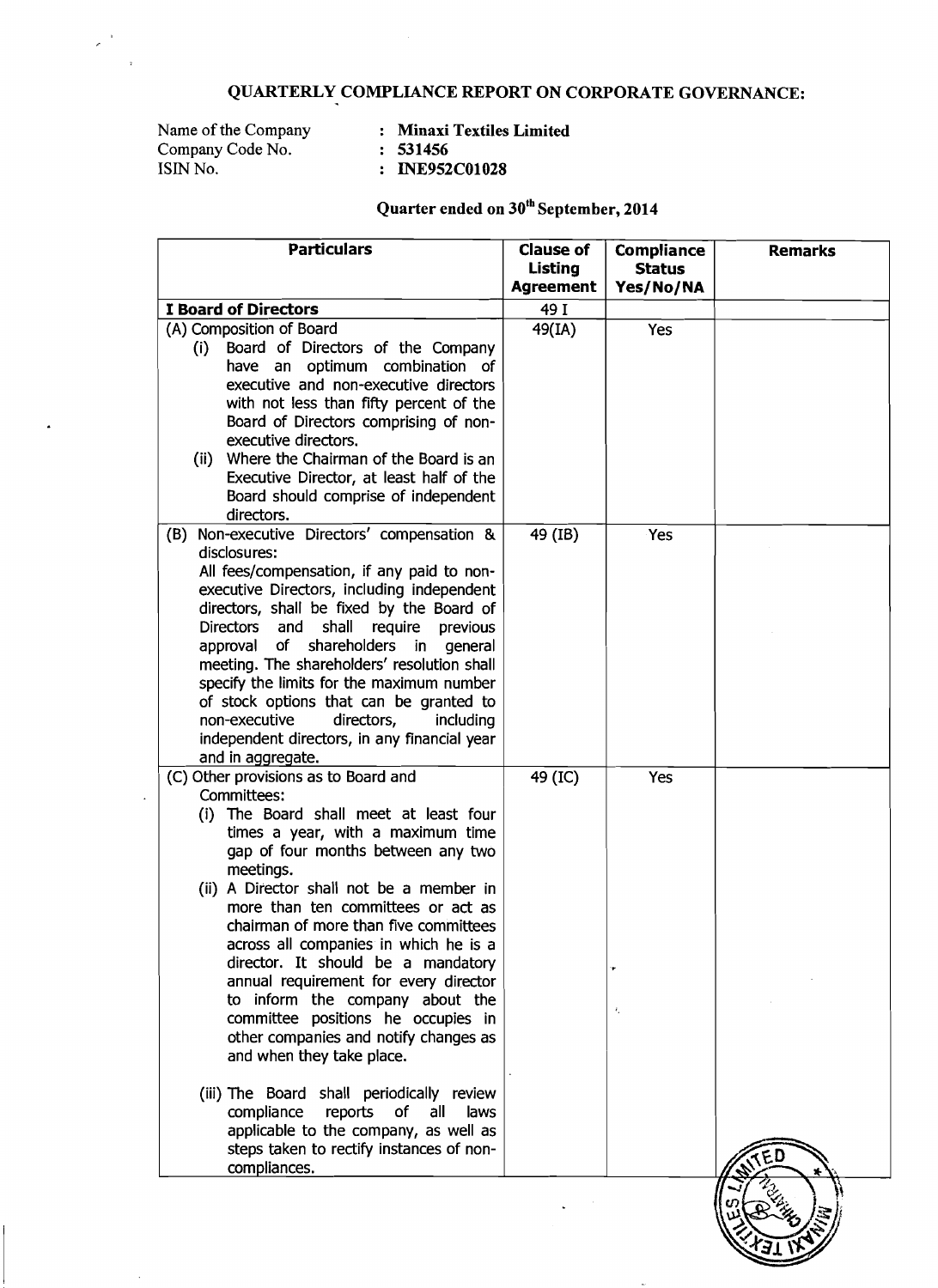|                        | D) Code of Conduct:<br>(i) The Board shall lay down a code of<br>conduct for all Board members and | 49 (ID)   | Yes                          |  |
|------------------------|----------------------------------------------------------------------------------------------------|-----------|------------------------------|--|
|                        |                                                                                                    |           |                              |  |
|                        |                                                                                                    |           |                              |  |
|                        |                                                                                                    |           |                              |  |
|                        |                                                                                                    |           |                              |  |
|                        | senior management of the Company.                                                                  |           |                              |  |
|                        | (ii) All Board members and senior shall                                                            |           |                              |  |
|                        | affirm compliance with the code on an                                                              |           |                              |  |
|                        | annual base. The Annual Report of the                                                              |           |                              |  |
|                        | Company shall contain a declaration to                                                             |           |                              |  |
|                        | this effect by the CEO.                                                                            |           |                              |  |
|                        | II. Audit Committee                                                                                | 49 (II)   |                              |  |
|                        | (A) Qualified & Independent Audit Committee:                                                       | 49 (IIA)  | <b>Yes</b>                   |  |
|                        | Audit Committee<br>shall<br>The<br>have                                                            |           |                              |  |
| (i)                    |                                                                                                    |           |                              |  |
|                        | minimum three directors as members.                                                                |           |                              |  |
|                        | Two thirds of the members shall be                                                                 |           |                              |  |
|                        | independent directors.                                                                             |           |                              |  |
| (ii)                   | All members of the Audit Committee                                                                 |           |                              |  |
|                        | shall be financially literate and at least                                                         |           |                              |  |
|                        | one member shall have accounting or                                                                |           |                              |  |
|                        | related<br>financial<br>management                                                                 |           |                              |  |
|                        | expertise.                                                                                         |           |                              |  |
|                        |                                                                                                    |           |                              |  |
| (iii)                  | The Chairman shall be an independent                                                               |           |                              |  |
|                        | director.                                                                                          |           |                              |  |
| (iv)                   | The Chairman of the Committee shall                                                                |           |                              |  |
|                        | be present at Annual General Meeting.                                                              |           |                              |  |
| (v)                    | The Audit Committee may invite such                                                                |           |                              |  |
|                        | of executives, finance directors, head                                                             |           |                              |  |
|                        | of internal audit and a representative                                                             |           |                              |  |
|                        | of statutory auditor to be remain                                                                  |           |                              |  |
|                        | present as invitees for the Audit                                                                  |           |                              |  |
|                        | Committee meeting.                                                                                 |           |                              |  |
| (vi)                   | The Company Secretary / Compliance                                                                 |           |                              |  |
|                        | Officer shall act as the secretary to the                                                          |           |                              |  |
|                        |                                                                                                    |           |                              |  |
|                        | Committee.                                                                                         |           |                              |  |
|                        | (B) Meeting of Audit Committee:                                                                    | 49 (IIB)  | Yes                          |  |
|                        | The Audit Committee should meet at least                                                           |           |                              |  |
|                        | four times in a year and not more than four                                                        |           |                              |  |
|                        | months shall elapse between two meetings.                                                          |           |                              |  |
|                        | The quorum shall be either two members or                                                          |           |                              |  |
|                        | one third of the members of the audit                                                              |           |                              |  |
|                        | committee whichever is greater, but there                                                          |           |                              |  |
|                        | should be a minimum of two independent                                                             |           |                              |  |
|                        | members present.                                                                                   |           |                              |  |
|                        | (C) Powers of Audit Committee                                                                      | 49 (IIC)  | Yes                          |  |
|                        | (D) Role of Audit Committee                                                                        | 49 II(D)  | Yes                          |  |
|                        | (E) Review of Information by Audit Committee                                                       | 49 (IIE)  | Yes                          |  |
|                        | <b>III. Subsidiary Companies</b>                                                                   | 49 (III)  | <b>NA</b>                    |  |
| <b>IV. Disclosures</b> |                                                                                                    | 49 (IV)   |                              |  |
|                        |                                                                                                    |           |                              |  |
|                        | (A) Basis of related party transactions:                                                           | 49 (IV A) | <b>Yes</b><br>$\ell_{\perp}$ |  |
|                        | (i) A Statement in Summary Form of                                                                 |           |                              |  |
|                        | Transactions with related parties in the                                                           |           |                              |  |
|                        | ordinary course of business shall be                                                               |           |                              |  |
|                        | placed periodically before the Audit                                                               |           |                              |  |
|                        | Committee.                                                                                         |           |                              |  |
|                        | (ii) Details<br>of<br>individual<br>material                                                       |           |                              |  |
|                        | transactions with related parties, which                                                           |           |                              |  |
|                        |                                                                                                    |           |                              |  |
|                        | are not in normal course of business,                                                              |           |                              |  |
|                        | shall be placed before the Audit                                                                   |           |                              |  |
|                        | Committee.                                                                                         |           |                              |  |